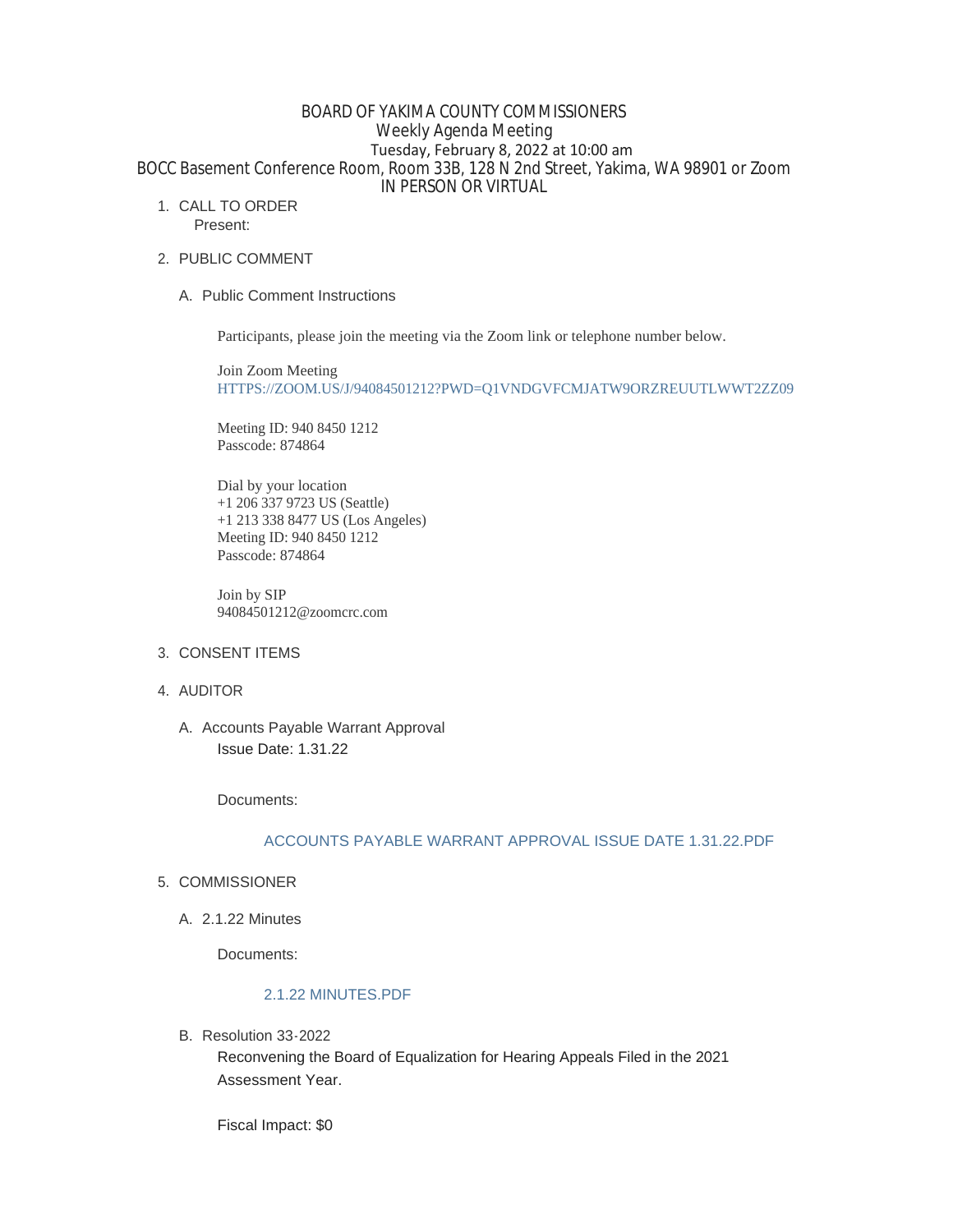Documents:

# [33-2022.PDF](https://www.yakimacounty.us/AgendaCenter/ViewFile/Item/3795?fileID=15614)

- 6. CORPORATE COUNSEL
	- Resolution 35-2022 A.

Denying Claim No. 33-2021 Filed by Rodney Nelson on Behalf of Janise McWilliams.

Fiscal Impact: \$0

Documents:

## [35-2022.PDF](https://www.yakimacounty.us/AgendaCenter/ViewFile/Item/3797?fileID=15616)

- 7. COUNTY ROADS
	- Resolution 36-2022 A. Improving Collins Road from Graberstein Road to the End of County Right of Way.

Fiscal Impact: \$1,100,000

Documents:

## [36-2022.PDF](https://www.yakimacounty.us/AgendaCenter/ViewFile/Item/3798?fileID=15617)

### FACILITIES SERVICES 8.

A. Resolution 34-2022

Authorizing Advertisement for Bids for Construction Work Associated with the Yakima County Stadium Improvements Project; PW20200-N.

Fiscal Impact: Cost of Advertisement

Documents:

### [34-2022.PDF](https://www.yakimacounty.us/AgendaCenter/ViewFile/Item/3796?fileID=15615)

B. Resolution 37-2022

Accepting as Complete, the Yakima County Drive-Up Window Project; PW50600-G.

Fiscal Impact: Yakima County will Release Retainage in the Amount of \$14,959.14

Documents:

## [37-2022.PDF](https://www.yakimacounty.us/AgendaCenter/ViewFile/Item/3799?fileID=15618)

- 9. HUMAN RESOURCES
	- Resolution 38-2022 A.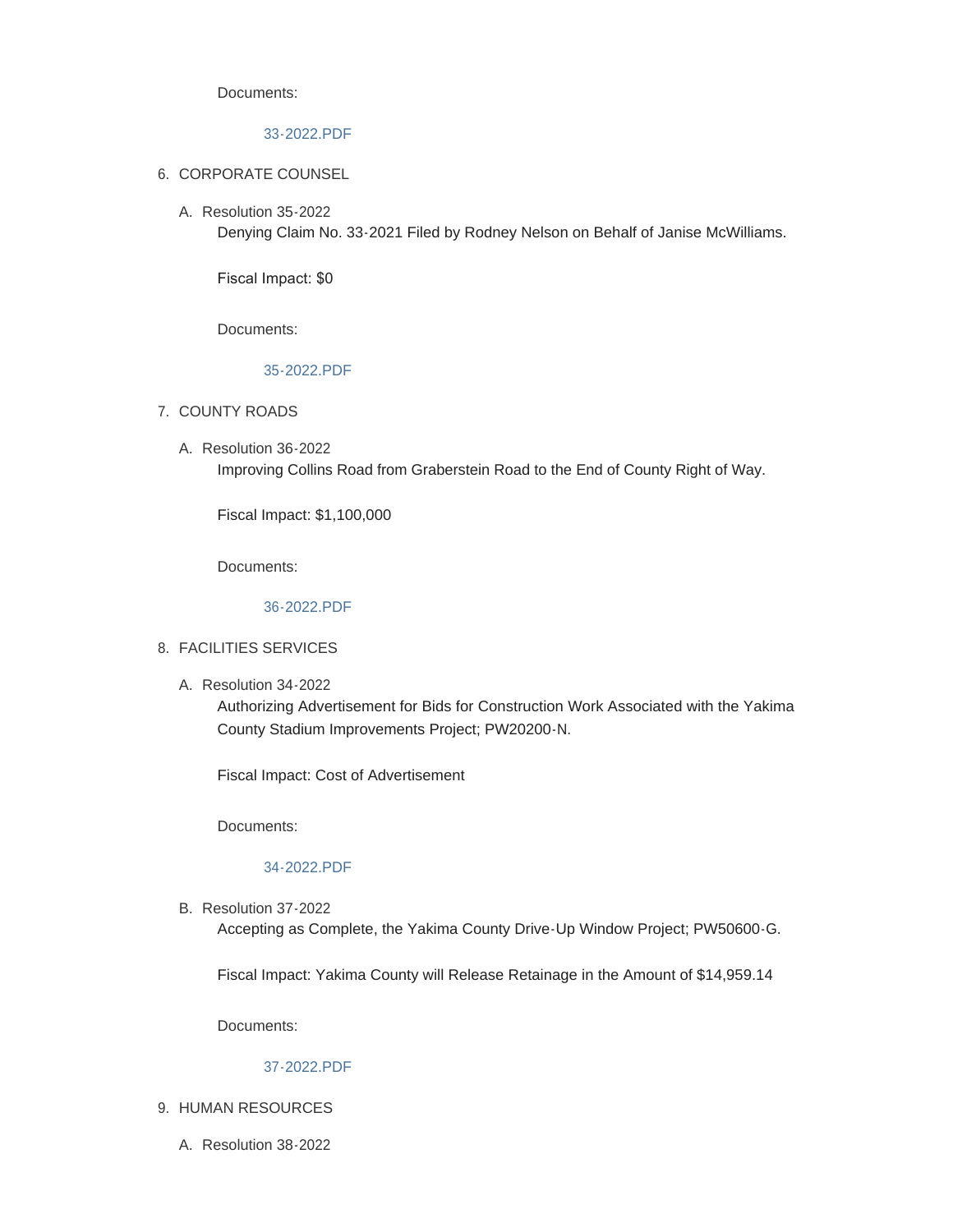Additions/Deletions to Budgeted Position in Department 220 (Sheriff's Office).

Fiscal Impact: This Request will be Funded for Two Years from a Private Donation. The Total salary and Fringe for 2022 is \$61,004.

Documents:

# [38-2022.PDF](https://www.yakimacounty.us/AgendaCenter/ViewFile/Item/3800?fileID=15619)

B. Resolution 39-2022 Adopting a February 1, 2022 Direct Report Pay Plan.

Fiscal Impact: See Exhibit A

Documents:

#### [39-2022.PDF](https://www.yakimacounty.us/AgendaCenter/ViewFile/Item/3801?fileID=15620)

#### 10. PUBLIC SERVICES

A. Agreement 28-2022

Amendment #1 to the Agreement with Inland Fire Protection Inc to add Tear Down Service Unit Prices to the Contract, as Needed.

Fiscal Impact: Not to Exceed \$34,999 a Year

Documents:

### [BOCC 28-2022.PDF](https://www.yakimacounty.us/AgendaCenter/ViewFile/Item/3803?fileID=15622)

**B.** Agreement 29-2022

Amendment #5 to the Agreement between SCS Engineers and Yakima County Public Services Solid Waste Division for Design Support Changes for Terrace Heights Landfill.

Fiscal Impact: Not to Exceed \$23,300

Documents:

#### [BOCC 29-2022.PDF](https://www.yakimacounty.us/AgendaCenter/ViewFile/Item/3804?fileID=15623)

- 11. SHERIFF
	- A. Agreement 30-2022

Law Enforcement Services Assistance Agreement with the City of Mabton for Dispatch Services by the Sheriff's Office.

Fiscal Impact: City of Mabton to Pay Yakima County \$22,983.67